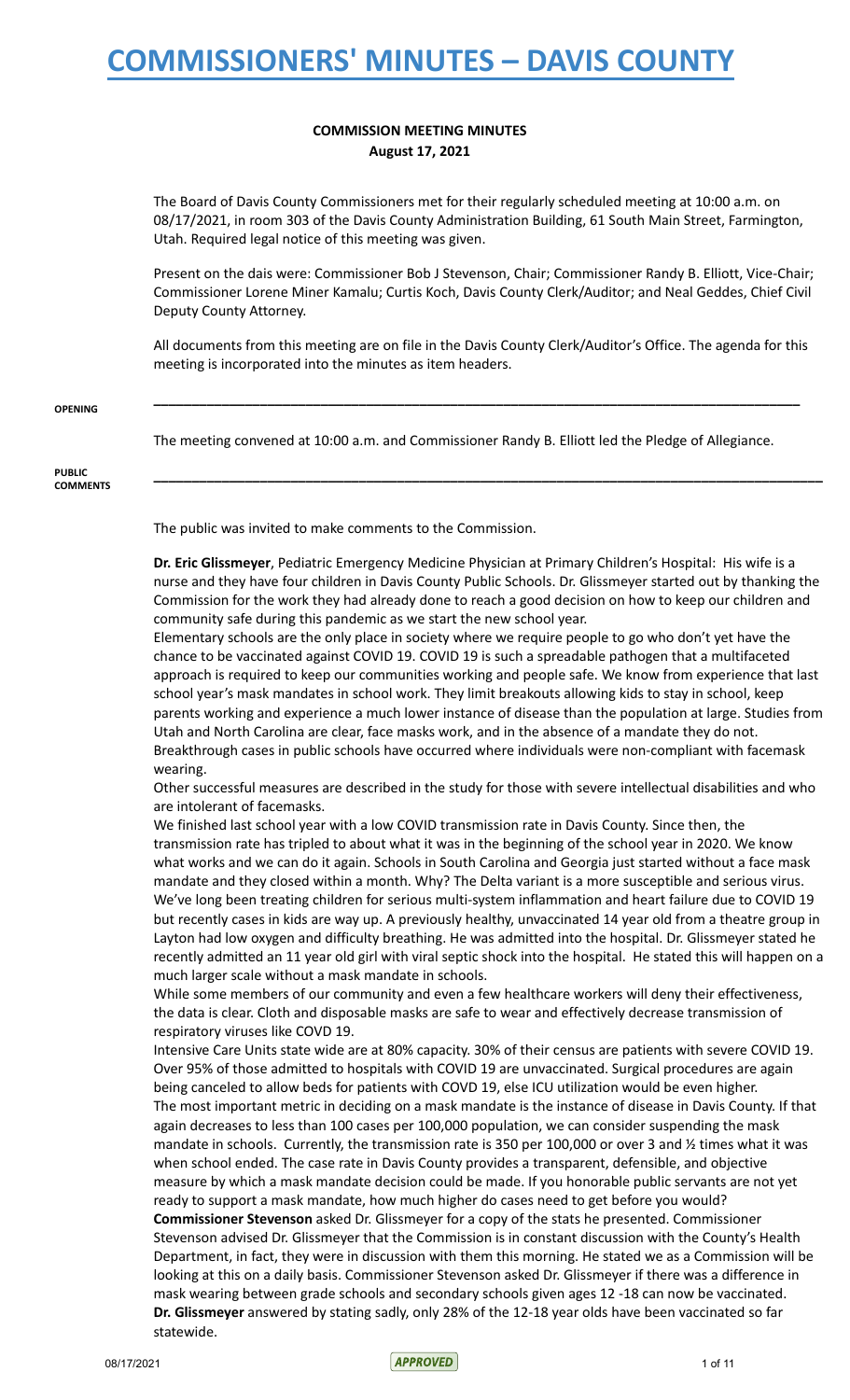**Commissioner Kamalu** noted that the rates of children being vaccinated in Davis County are climbing steeply. **Dr. Glissmeyer** stated that vaccines are a protection we have, obviously we do not have it in the younger grade schools, and so there is a difference in the K – 6 grades because older kids have the opportunity to be vaccinated. Dr. Glissmeyer stated he was not aware of our county's high vaccination rates and hopes it continues. He went on to say that the 14 year old's parents, who he had mentioned previously, said they had intended to get him vaccinated before school started but everyone was taking off their masks and the mandates were ending so they did not think it was that big of a deal anymore. Dr. Glissmeyer stated he thinks that is what we are dealing with, people do not think it is a big deal.

**Commissioner Stevenson** asked Dr. Glissmeyer if he believes the County Commission should increase marketing to get everyone who is eligible vaccinated or if he feels what the County has been doing is on track. **Dr. Glissmeyer** stated he believes we definitely need more increased messaging. He stated he has heard from many families who come into the emergency department who did not think it is that big of a deal. He said people are not aware that the cases have increased so much. He stated as of this morning, Utah has two children in the Intensive Care Unit at Primary Care Hospital with COVID19. He said people are not aware of this. They tend to think COVID 19 is just a cold in children. We need increased messaging that is digestible, short, and easily understandable. Dr. Glissmeyer stated he realizes people do not think about this as much as he does and most people are not thinking about it.

**Commissioner Kamalu** addressed Dr. Glissmeyer stating her husband is also an M.D. and does emergency room work as well. She stated as a family and as a Commission they have been watching the stats closely. The County has a dashboard which anyone could look at any time with all the data. The Commission had an Orthopedic Surgeon come before us last week and he talked about masks and shared that there is a difference between cloth masks, surgical masks and N95 masks. The Commission had an Elementary School PE teacher who wrote a wonderful email letting the Commission know what mask mandates look like in elementary and how messy it is with the variety of masks coming on and off, whether the masks are clean or not, all the contact etc. The PE shared that it was her belief that last year's success was because people were keeping their kids at home when they were having symptoms.

Commissioner Kamalu stated she had a great conversation with Dr. Ray Ward who is our representative and who voted against the new law that has become troublesome for our State. Dr. Ward said to look at it scientifically, if the way people, including children, are using all the various masks and if we can decrease cases by even 30% then that plays out in the cases. Commissioner Kamalu said she had heard the Governor had said there could be a distribution of N95 masks for students who will wear those in school. She mentioned Davis County's Health Officer spoke about the importance of the fit of the masks. Commissioner Kamalu asked if Dr. Glissmeyer has had any understanding or observations on the different kinds of masks and the effectiveness of those masks.

**Dr. Glissmeyer** thanked Commissioner Kamalu and stated cloth masks and disposable masks are not ideally as good at preventing the spread of respiratory transmission than the N95 masks. That does not mean that they are ineffective or they are not going to help as Dr. Ward discussed. The cloth and disposable masks are so much more accessible and comfortable. He stated he personally finds it difficult to wear a N95 mask at work for more than an hour or two. He stated at work, where he is surrounded by sick people, they are advised to wear a cloth mask unless with a patient under specific conditions. He stated we need to recognize what we can do fairly easily. Dr Glissmeyer stated that last year, Primary Children's had one half of the children coming into the ER than they usually have. Some of that is multifactorial. People's behavior does not stay put for very long. A lot of people are now sending their kids to daycare with sniffles, colds or coughs etc. We are experiencing a high peak of RSV and other respiratory viruses right now. Dr. Glissmeyer stated he does not think we should get ourselves too much in the weeds over what kind of masks should be worn. If they have a mask on, it's going to help.

**Dr. Andrea Edwards**, Pediatrician at Lakeview Hospital and a private practice in Bountiful: Andrea stated she is a long time resident of Davis County and also a parent. She stated some of her kids are old enough and have been vaccinated and some are not. She stated she is a pediatrician for patients who are Immuno-compromised, who have cancer and other conditions where they are going to be more susceptible. She stated by now, we are all aware of the efficacy data for masks. We are aware they are not perfect, we are also aware they are incredibly effective, far more than we thought they would be. In looking at every other year prior to COVID we had a large spike in the winter for RSV, we had nothing last year. Despite the fact that we know RSV is transmitted by kids to each other at places like school. Even in schools where masks were being used imperfectly, mask wearing was still really effective.

Most of the pediatric world were shocked at how effective masks were at preventing RSV, preventing flu, and who knows how much COVID it prevented. There is no way to know for sure. As of July 22, 550 kids were hospitalized due to COVID in Utah. More than 275 of those kids are under the age of 12. There have been 80 cases of MIS-C (Multisystem Inflammatory Syndrome) which is the really scary inflammatory condition that occurs post COVID. We will see this condition more several weeks after the spike we are in currently. Nationwide, kids make up 18% of new COVID cases. They are seeing a 2% hospitalization rate with the Delta variant, which is double what we saw initially. Even though the minority of those kids are not going to the ICU, there are additional factors we have to consider.

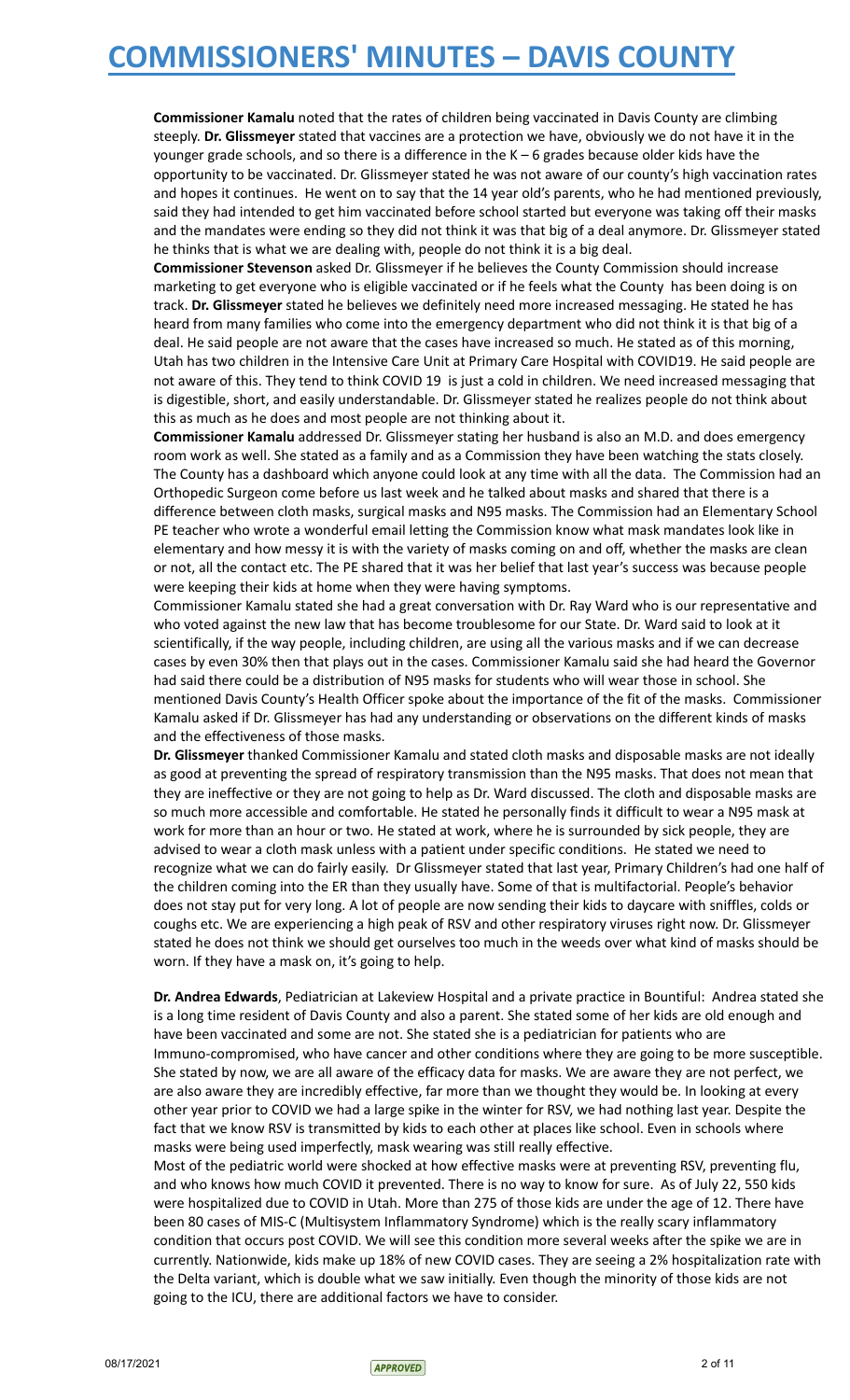Kids are not adults, they do not take care of themselves. Who takes care of the kids? Adults, generally in the age range between 20 and 50. A lot of those people are being hospitalized due to COVID and some of them are dying. Parents dying impact kids. Kids need their parents.

In Utah we value families strongly. Part of valuing families is valuing the parents who kids will bring COVID home to. We only think about parents as being young but I have many patients who are cared for by grandparents, who are generally over the age of 55. A lot of those grandparents have been hospitalized or in the ICU. She stated she has had many patients who were unable to get the care they needed on an urgent basis due to their parents or grandparents being in the hospital or ICU.

Also, this has been a hard year for new mothers. There have been a lot of cases for postpartum depression as family support is huge in helping postpartum depression.

Dr. Edwards stated she would argue that especially in Utah, a community where we value extended families, we need to truly value those extended family member's lives and the risks we are presenting by increasing infection. It's not only the kid's lives we need to protect but their families.

**Dr. Judy Ou.** Dr. Judy Ou addressed the Commission by stating she is not only here as a constituent but as a mother and a practicing PHD level Epidemiologist. For the last year she stated her days have been spent documenting the causes and consequences of illness and death, including studying the effects of the COVID 19 pandemic on the wellbeing of young cancer patients. She stated her nights are spent snuggling her toddler while praying that she, her husband and daughter will be protected from the virus. She expressed her gratitude for the efforts of the County Commissioners in the past year in implementing evidence based public health recommendations to reduce transmission of the virus.

We are looking to the beginning of a new school year and our old foe, COVID19 has reemerged with a new variant and as Dr. Glissmeyer and the pediatrician who just spoke said, the number of COVID cases can effectively be reduced through the simple implementation of masks. Masks are a simple physical barrier that can reduce the risk of transmission in both the wearer and the persons around them. One of you expressed concern that implementing masks in a  $K - 6$  setting can be quite chaotic and as a parent of a toddler, I agree. It can be chaotic, however, from a behavioral perspective even if a mask is not worn 100% correctly, it is a constant reminder to the wearer that behavioral change is necessary and could increase the likelihood of sanitizing hands, covering their mouth when they sneeze, and being more aware of the people around them as well as keeping children at home when they do have symptoms. While we may see children running around in PE with masks half on their face, the masks are there as a reminder and also, if worn correctly, as an effective barrier against COVID transmission.

Dr. Ou commented on the rule of public health. The pandemic has invoked strong reactions from the American public that paint public health measures like masking and vaccinations as a violation of personal liberty. She offered the following argument to that point; "In my work as a public health practitioner, my goal is to create the necessary societal conditions to ensure healthy lives and thus, freedom for all. Our freedom and health are results of these structured public health actions and policies, like masking in school which ensures that we, our children, our grandchildren and our grandparents are healthy enough to work, to play and to learn. Our war against COVID 19 does require the best preventive strategies to defeat this invisible enemy. Over the past year in 2020, nearly one epidemiologic study was published a month showing this advocacy of mask wearing in community settings that reduce the transmission of COVID 19. In scientific terms, that is incredibly rapid scientific publication. For these reasons, I place my favor in the use of masks in school this upcoming fall."

**Commissioner Kamalu** asked Dr. Ou if she resides in Davis County. Dr. Ou stated she lives in Bountiful. Commissioner Kamalu stated it was good to hear from another epidemiologist, specifically in public health. Dr. Ou stated she works in cancer epidemiology. The project she was specifically referring to was a survey they did of cancer survivors diagnosed between the ages of 15 and 39. To understand the many impacts of the COVID pandemic on their ability to access healthcare, their risk of COVID infection, as well as their financial and social implications of the pandemic.

**Commissioner Stevenson** commented again that as a Commission they are monitoring this on a daily basis. He stated the Commission is biased, but they believe Davis County is the model county for the entire State. Our hope is that in working with our Health Director, the School Board and the School District, The County will be in sync in what we are doing.

**Commissioner Kamalu** read an email submitted by **Stacie Arnell**. The email read as follows:

### "County Commissioners,

I wish to have these words included as public comment as I cannot attend the commissioners meeting and can not find masking our elementary kids on the agenda.

I just wanted you to check in and see if there is any hope to prevent the spread of covid delta variant in schools? Is there any chance masks will be required by the health board and county commissioners? As my daughter's rheumatologist said, "Common sense will prevail right? They wouldn't send unvaccinated kids back to school without masks." Alas, I'm confused as she, a brilliant doctor as to why?

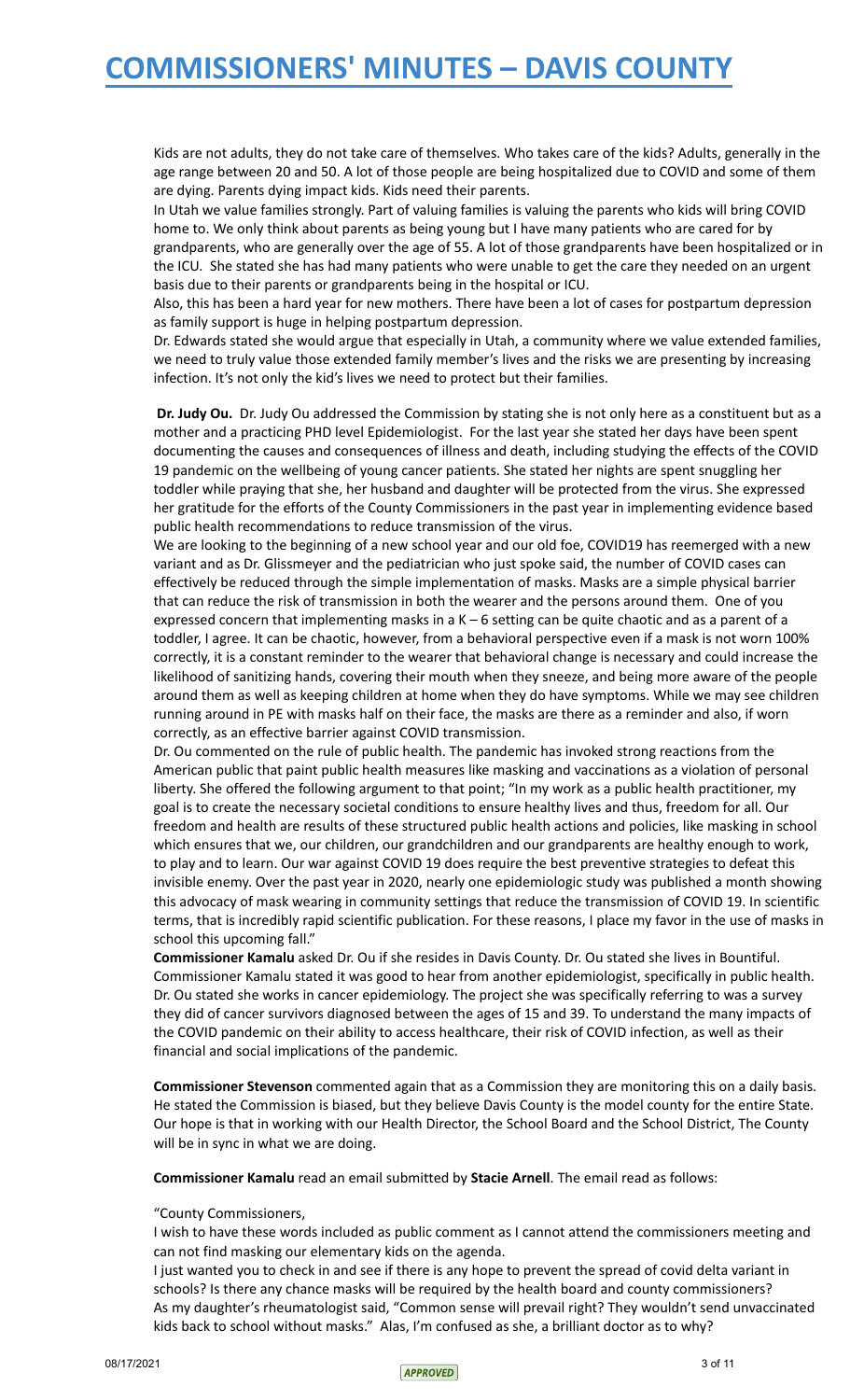So families can have a choice to wear a mask, and a choice to spread the disease?

To take away the choice of my children to be safe and protected without masks or possibility of physical distancing? To take away another year of schooling for my medically complex child? For my kids to live in between worlds, one of fear of bringing illness home to their sibling, or the embarrassment of fitting in while other kids around taken no responsibility? We sacrificed for a year and a half, we kept the vulnerable at home, we did online schooling for our other kids. We have done it all, and yet those who want "freedom" of choice also want freedom from responsibility. This is so backwards to how it should be. As a community we should be rewarding those who have done their part, those who are willing to get vaccinated, wear masks and help our fellowman. And when schools have reached a high vaccination rate, those schools should then be allowed to take masks off. And right now there are no kids under 12 who are vaccinated, but we are giving them unmasked access to spread germs. Please, what are we as a society doing? I know I already live on the fringes of society with a medically complex kid, but I just don't understand why we are pretending that everything is normal, while covid surges and our hospitals are full.

I appreciate your hard work and efforts. I know you are so busy. I am also enclosing a couple articles that convey how some of us feel and must live.

Bless you in your efforts.

Stacie Arnell."

**Commissioner Kamalu** advised there is a Board of Health. She clarified the public is not reliant on the Board of Health to issue a mandate or guidelines and there are options of guidelines vs mandates.

**Jody Neeley,** Nurse Practitioner. Jody has 21 years of experience as a nurse working in multiple hospitals and sites. Jody worked at a residential treatment center through the COVID 19 pandemic as the nurse in charge of a mental health institution where they were successfully able to have teenage girls wear masks during their time at that treatment center. This was difficult as it was not only for school times but was also where they lived. Even in a mental health setting, they saw these girls rise to the occasion and do what they needed to do. Overall, as what has been reiterated, there was a decrease with everything we usually see in respiratory viruses and other illnesses.

From a mental health perspective, having just become a nurse practitioner in psychiatry, Jody stated she thinks that one could argue that wearing a mask can be difficult for kids and teens. She stated she has seen that there can be repercussions.

The year 2020 was very difficult for our children but when you look at the other side of things, if we are not going to be wearing masks, there may be school closures or physical complications from COVID. We do not know with this Delta variant the things that can come as they progress in age and what the ramifications could be of that. It is very important to take into consideration that even though it can be difficult to wear a mask, it far outweighs the damages that could happen if they do not, especially for these children who cannot be vaccinated. Jody stated she has an 11 year old who has asthma who will be and wants to wear a mask to school. Jody stated wearing masks needs to be more widespread because all of the studies have proven masks help and reduce those numbers. It is so important for our children to stay in school. **Commissioner Kamalu** thanked Jody for the mental health perspective as there has been a lot of talk on mental health and masks.

**Commissioner Stevenson** stated the Commission is not wanting the decision on masks to be a political decision, the Commission wants this to be based on facts. That is why the Commission is not taking a stand at this time as they want to make a decision which is best for all of us as the information comes in. This is affecting not only school ages but newborns to the elderly. The Commission is looking into mask wearing in the County government buildings as well. It is a county wide thing we have to look at. There was talk this morning about the booster shots and the County will be opening our facilities as we have done in the past to get those done.

**Commissioner Kamalu** thanked those who commented for their great input. The Health Department has done a lot to message within the community to encourage vaccinations. She said she had read in the Wall Street Journal that data is showing, nationwide, the efficacy of the vaccines are proven to be effective against all the variants thus far. This is wonderful. We cannot wait for those 12 and under to be able to receive the vaccinations. Our County is the highest in the uptake for vaccinations and the Commission is grateful for that. Well over 90% of our 75 and up citizens in Davis County have chosen to be vaccinated. Our Health Director and his team of Epidemiologists are watching the science as it comes in from reputable sources as well as the local data. The local data plays a part in our local decision for mask mandates.

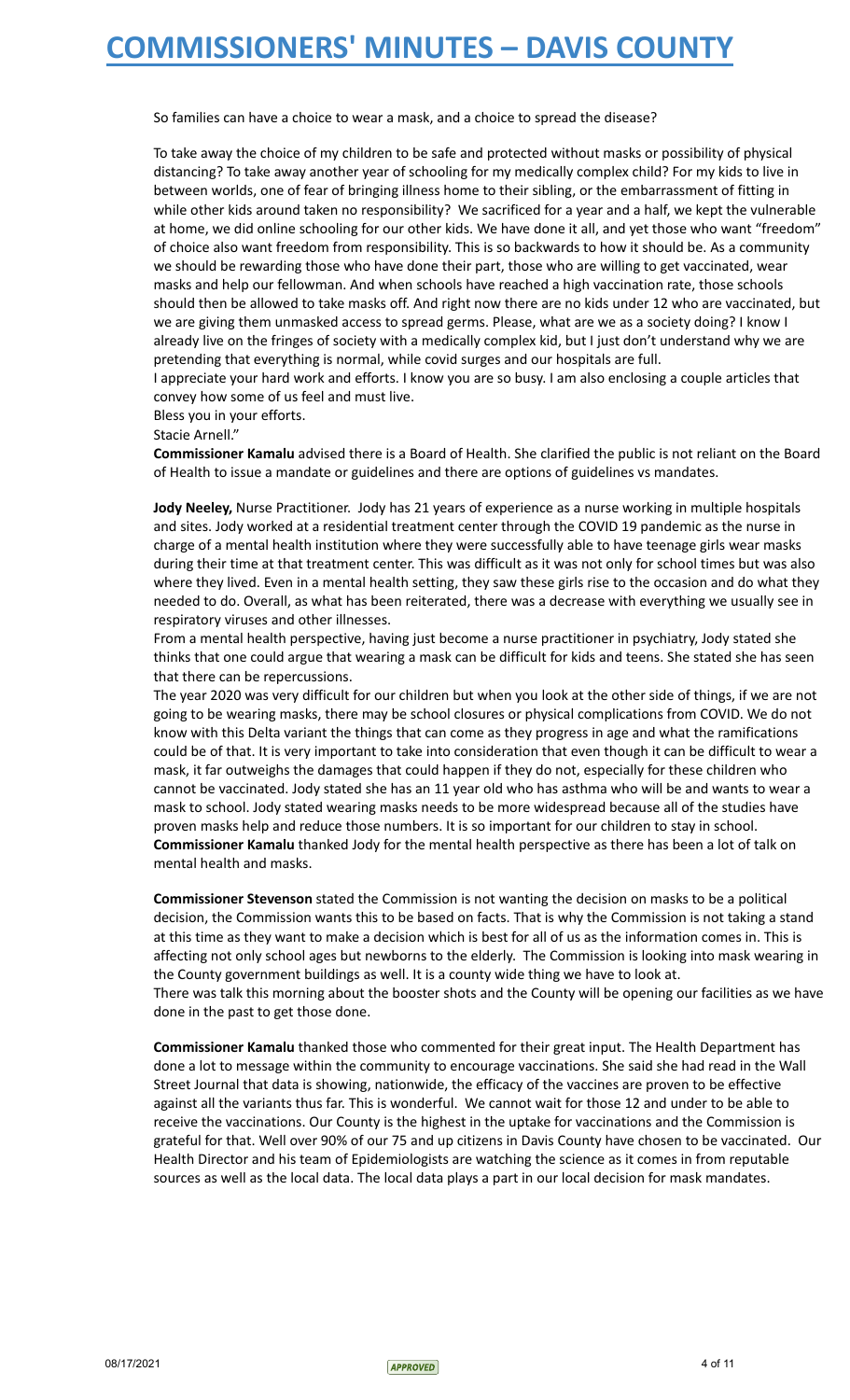#### **Public Hearing**

**Public Hearing for consideration of additional budget adjustments to revenues, including allocating State and Local Fiscal Recovery Funds (SLFRF) for the completion of the Jail Medical Wing and Mass Vaccination Clinic, and/or monies unspent in the prior year (fund balance).** *- Presented by Clerk/Auditor Curtis Koch*

In Fund 10, there is an increase in revenue for \$87,500 related to the IDC Grant and an increase in expense for a matching amount for a contract attorney associated with the IDC Grant.

In Corrections, there is a BJA Coronavirus grant for \$58,008. Offsetting expenses for medicine, operating supplies, computer equipment and miscellaneous supplies for a matching amount of \$58,008.

In Fund 18, there is an increase in revenue for rental income for \$403,516. This is to reimburse the Event Center for the use of the Legacy Center and other associated parking lots and areas related to the drive-thru clinic for the period of 3/3/2021-07/02/2021. It is important to note this is related to the State and Local Fiscal Recovery Funds (SLFRF) funding. For public record, it should be noted that we are not using SLFRF for usage prior to March 3rd for that facility.

In Fund 25, Special Services Area, we are reallocating equipment transfer to the correct department. The County shares equipment between our B roads and our Special Services Area and we make adjustments as equipment is used from one area to another and are reimbursing those as they are separate funds with separate tracking requirements per state statute. This is a cleanup item.

In Fund 42, as discussed on 8/1/2021, the debt with the Jail Medical Wing was defeased, these are the cleanup transactions. Expenses are being reduced by \$7,578,580 so the unnecessary transfers will be removed. We also have bond proceeds, our revenue is being decreased by \$9,000,000 as that bond has been retired. Expenses for the Jail Medical Wing construction project is being transferred to the SLFRF Fund 80. FFE is for the Jail Medical Wing project as well.

It is important to note that no interest is being paid using SLFRF funds. We will be using SLFRF funds against construction draws, this is a pay as we go. The County was fortunate to have a project in progress that meets the SLFRF funding criteria. Curtis Koch emphasized that no interest is being paid. The debts are defeased.

In Fund 46, our telephone services fund, we have an increase of software purchased for \$42,500. This is for a phone diagnostic software that was reviewed in the Work Session Meeting.

Under fund 80 (SLFRF Fund). We have an increase in revenue as we have received the money from the Treasury but it is unearned revenue and as the County spends it, it becomes earned revenue. The revenue for \$403,516 for the drive-thru vaccination clinic as well as the increase in expense for the drive-thru vaccination clinic. The revenue coming in for the Jail Medical Wing expansion. The associated expenses with that revenue increase. The Jail Medical Wing will provide mitigation in congregate settings. We anticipate that is the expense category and will be justified as we move forward with annual reporting. If the Treasury were to find it is not justifiable, we would look to other expense categories to classify that. At this time, we find it appropriate to use the COVID mitigation in the congregate setting category to offset that.

### *(See Attachment A)*

Motion to open Public Hearing: Com. Elliott Seconded: Com. Kamalu All voted Aye

No public comment was made.

Motion to Close Public Hearing and approve actions as presented: Com. Kamalu Seconded: Com. Elliott All voted Aye

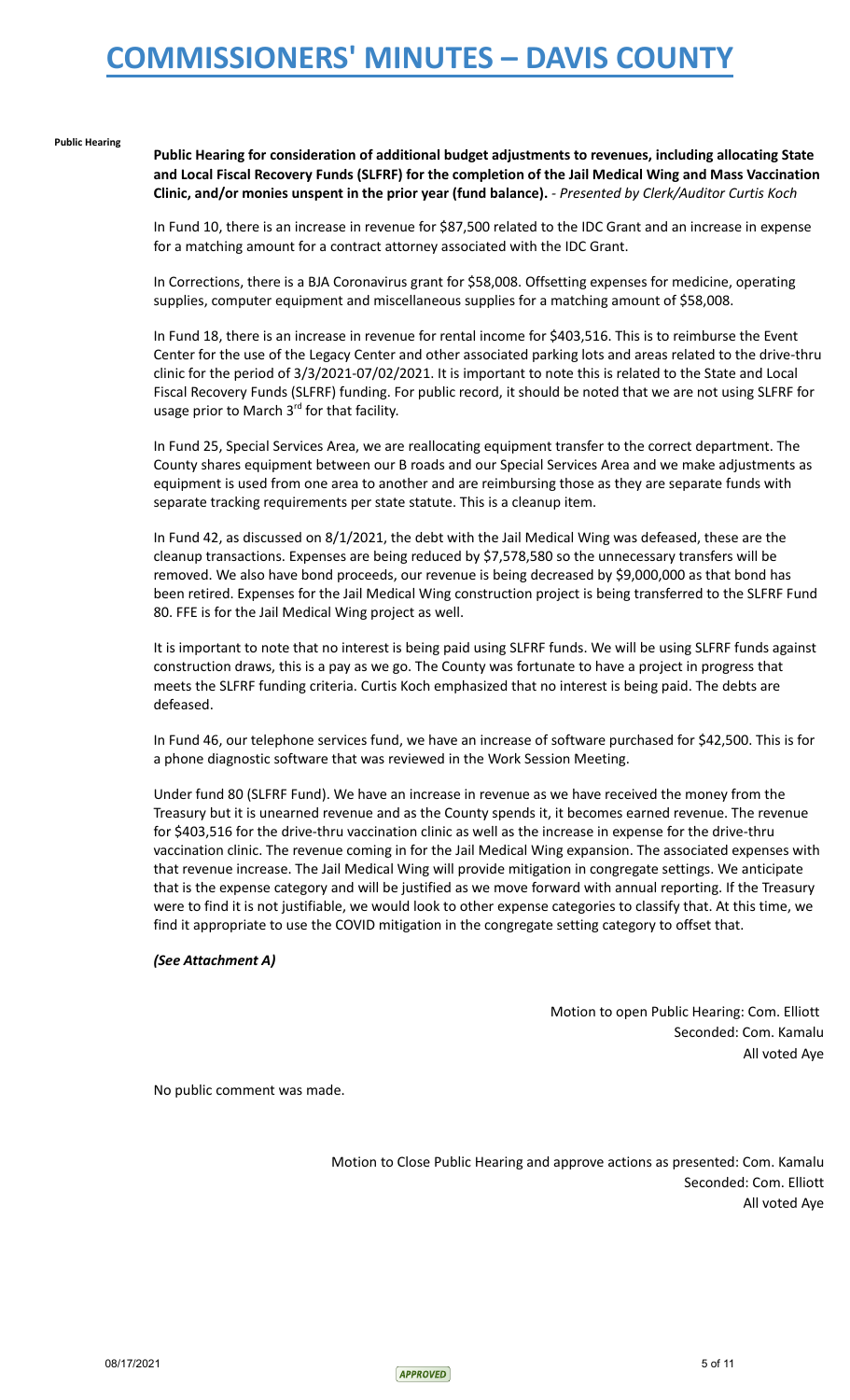**BUSINESS/ ACTION**

#### **Animal Control**

Summary List #2021-372 of July 2021 Adoption **Contracts** 

**1. Summary List #2021-372 of July 2021 Adoption Contracts** — *Presented by Interim Director Ashleigh Young*

Ashleigh Young presented 93 cat adoptions, 56 dog adoptions and 4 rabbit adoptions for the month of July. [The contract period is 07/01/2021 to 07/31/2021.]

**\_\_\_\_\_\_\_\_\_\_\_\_\_\_\_\_\_\_\_\_\_\_\_\_\_\_\_\_\_\_\_\_\_\_\_\_\_\_\_\_\_\_\_\_\_\_\_\_\_\_\_\_\_\_\_\_\_\_\_\_\_\_\_\_\_\_\_\_\_\_\_\_\_\_\_\_\_\_\_\_\_\_\_\_\_\_\_\_**

Motion to Approve: Com. Kamalu Seconded: Com. Elliott All voted Aye

#### **Commission**

Request to cancel August 31, 2021 Davis County Commission Meeting **2. Request to cancel August 31, 2021 Davis County Commission Meeting** — *Presented by Commissioner Stevenson* Commissioner Stevenson presented the request to cancel the August 31, 2021 meeting due to conflicting schedules during that time.

> Motion to Approve: Com. Elliott Seconded: Com. Kamalu All voted Aye

### **CED**

Agreement #2021-373 U.S. Department of Housing and Urban Development (HUD) Funding for the Community Development Block Grant (CDBG)

**3. Agreement #2021-373 U.S. Department of Housing and Urban Development (HUD) Funding Approval Agreement for the Community Development Block Grant (CDBG) Program Year 2021-2022** — *Presented by Community and Economic Development Director Kent Andersen*

The contract period is 07/01/2021 to 06/30/2022. The receivable amount is \$888,009.

Resolution #2021-374 Resolution and Interlocal Cooperation Transportation Project Agreement with Layton City

**4. Resolution #2021-374 and Interlocal Cooperation Transportation Project Reimbursement Agreement with Layton City for a 3rd quarter transportation project, 2700 W Hillfield Road to West Davis Corridor** — *Presented by Community and Economic Development Director Kent Andersen*

The contract period is  $08/17/2021$  to  $08/17/2023$ . The payable amount is \$3,000,000.

Resolution #2021-375 Resolution and Interlocal Cooperation Transportation Project Agreement with Clinton **City** 

**5. Resolution #2021-375 and Interlocal Cooperation Transportation Project Reimbursement Agreement with Clinton City to rebuild 800 North** — *Presented by Community and Economic Development Director Kent Andersen*

The contract period is 08/17/2021 to 08/17/2023. The payable amount is \$2,200,000.

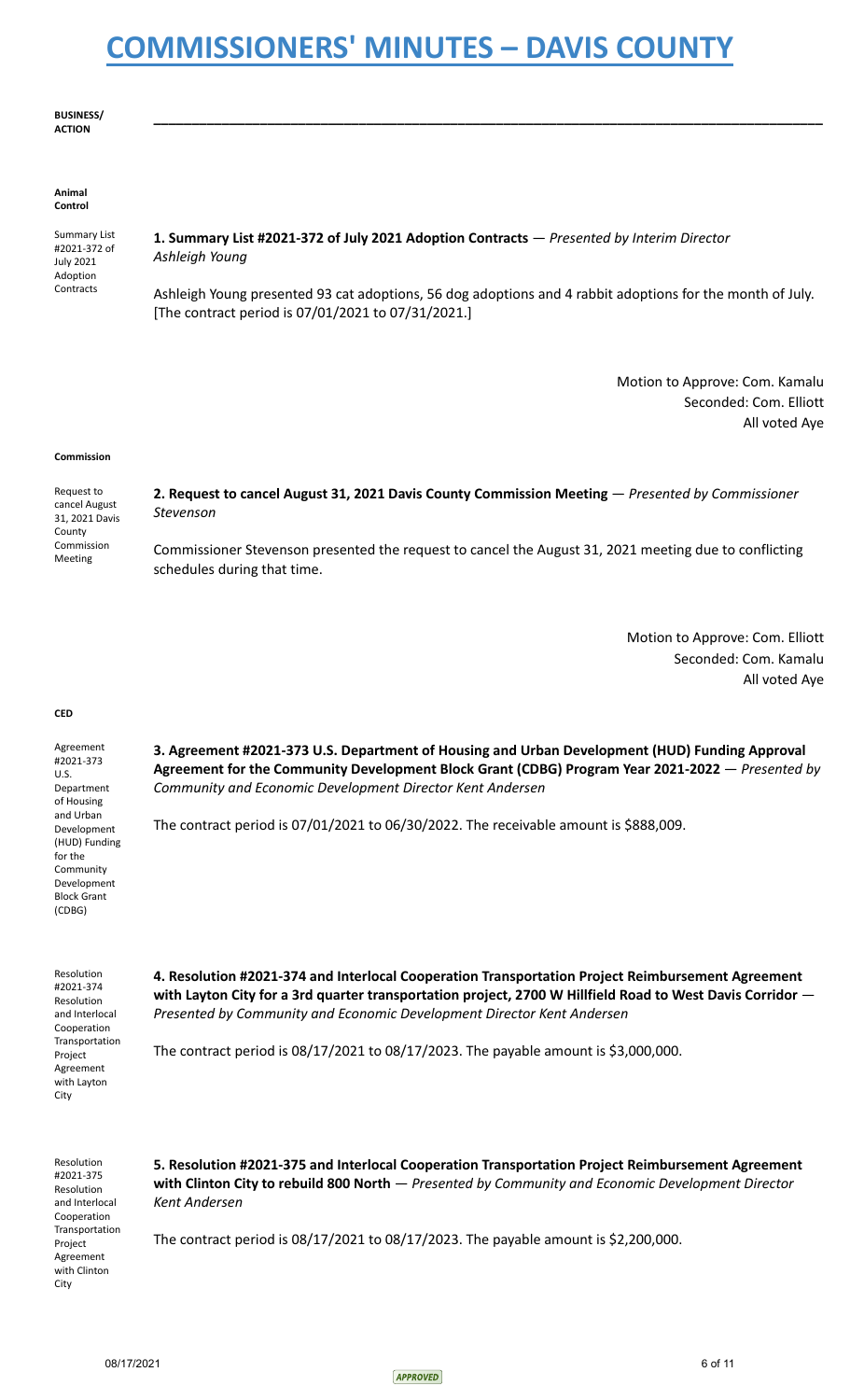Resolution # 2021-376 Resolution and Interlocal Cooperation Transportation Project.

**6. Resolution #2021-376 and Interlocal Cooperation Transportation Project Reimbursement Agreement with Woods Cross City for a 3rd quarter transportation project, widening 1100 West** — *Presented by Community and Economic Development Director Kent Andersen*

The contract period is 08/17/2021 to 08/17/2023. The payable amount is \$271,353.

Subrecipient Agreement #2021-377 with Davis Community Housing Authority for **Community** Development Block Grant (CDBG) **7. Subrecipient Agreement #2021-377 with Davis Community Housing Authority for Community Development Block Grant (CDBG) Program Year 2021 funding to administer the Down Payment Assistance Program** — *Presented by Community and Economic Development Director Kent Andersen* The contract period is 07/01/2021 to 06/30/2022. The payable amount is \$135,000. Subrecipient Agreement #2021-378 with Davis Community Housing Authority for Community Development Block Grant (CDBG) **8. Subrecipient Agreement #2021-378 with Davis Community Housing Authority for Community Development Block Grant (CDBG) Program Year 2021 funding to carry out the Emergency Home Repair Program** — *Presented by Community and Economic Development Director Kent Andersen* The contract period is 07/01/2021 to 06/30/2022. The payable amount is \$45,000. Resolution #2021-379 Resolution and Interlocal Cooperation Agreement with Woods Cross City for **Community** Development Block Grant (CDBG) **9. Resolution #2021-379 and Interlocal Cooperation Agreement with Woods Cross City for Community Development Block Grant (CDBG) funding for the Housing Rehabilitation Project Phase 3** — *Presented by Community and Economic Development Director Kent Andersen* The contract period is 07/01/2021 to 06/30/2022. The payable amount is \$85,000. Subrecipient Agreement #2021-380 with Family Connection Center (dba Open Doors, LLC) **10. Subrecipient Agreement #2021-380 with Family Connection Center (dba Open Doors, LLC) for 2021 Social Services Block Grant (SSBG) funding for the Family Support Services Program** — *Presented by Community and Economic Development Director Kent Andersen* The contract period is 07/01/2021 to 06/30/2022. The payable amount is \$32,000. Subrecipient Agreement #2021-381 with St. Anne's Center (dba Lantern House) for 2021 **11. Subrecipient Agreement #2021-381 with St. Anne's Center (dba Lantern House) for 2021 Social Services Block Grant (SSBG) funding for the Emergency Shelter Services Program** — *Presented byCommunity and Economic Development Director Kent Andersen* The contract period is 07/01/2021 to 06/30/2022. The payable amount is \$30,000.

SocialServices Block Grant (SSBG)

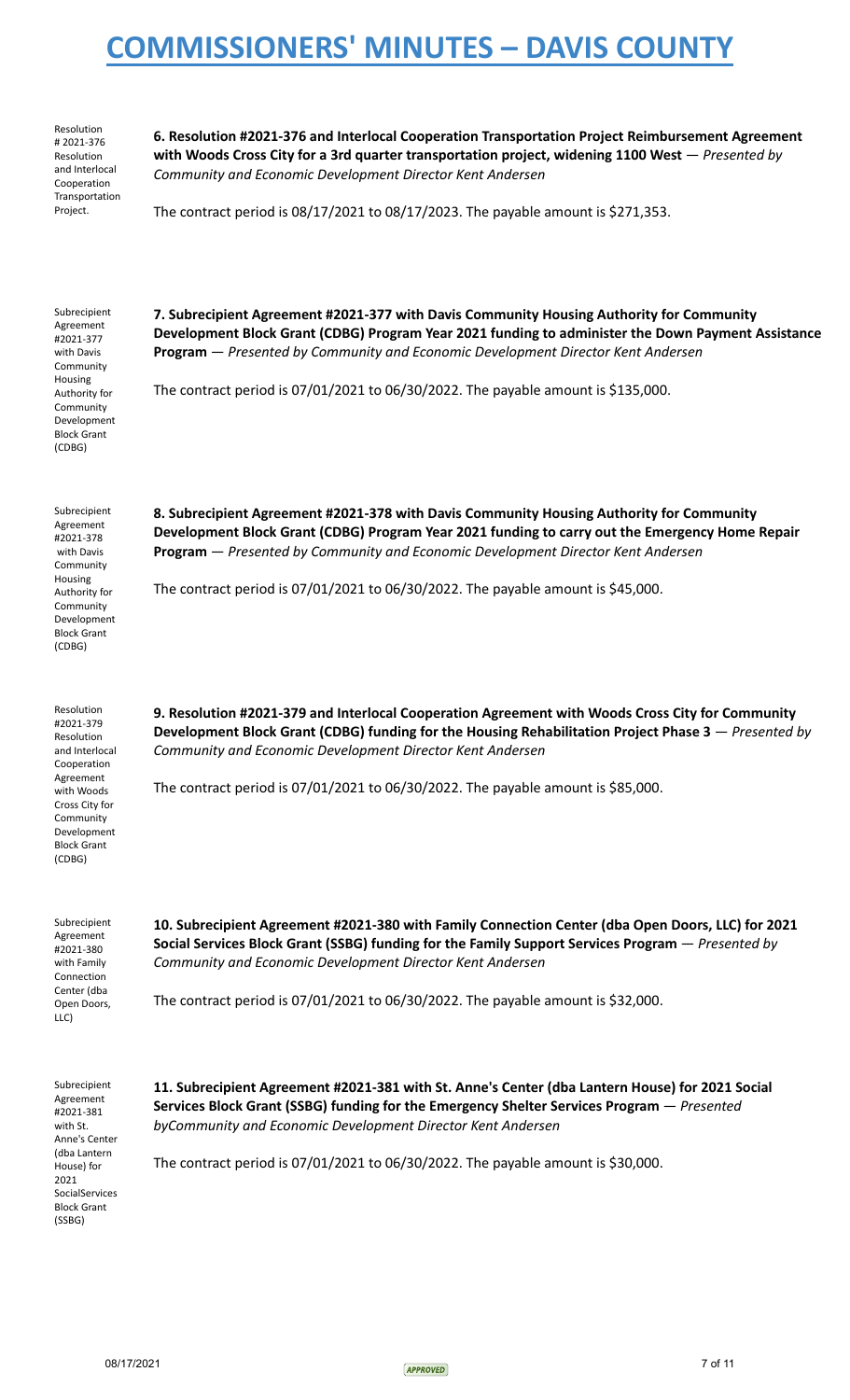Summary List #2021-382 of rental agreements (19) for Legacy Events Center

**12. Summary List #2021-382 of rental agreements (19) for Legacy Events Center-August 9, 2021** —*Presented by Community and Economic Development Director Kent Andersen*

The contract period is 09/15/2021 to 12/04/2021. The receivable amount is \$7,884.81.

Summary List #2021-383 of rental agreements (22) for Legacy Events Center

**13. Summary List #2021-383 of rental agreements (22) for Legacy Events Center-August 10, 2021** — *Presented by Community and Economic Development Director Kent Andersen*

The contract period is 09/13/2021 to 09/20/2021. The receivable amount is \$7,250.33.

Motion to Approve items 1-13: Com. Kamalu Seconded: Com. Elliott All voted Aye

### **Health**

Commissioner Kamalu stated how the Director of Health, Brian Hatch, often gives credit to his Health Department team and so he should as he has a couple of amazing deputies and a giant team, so thank you. Deputy Director Dave Spence stated that it seems the Health Department is getting more giant every day. He mentioned how nice it was to see some healthcare workers commenting here this morning.

Agreement #2021-384 with Utah Department of Health to address health disparities related to COVID-19 **14. Agreement #2021-384 with Utah Department of Health to address health disparities related to COVID-19 among high-risk and underserved populations, and to build capacity at the local health department to advance health equity and address future public health emergencies from a health equity perspective** — *Presented by Deputy Health Director Dave Spence* The contract period is 08/02/2021 to 05/31/2023. The receivable amount is \$883,535. Dave Spence stated the Health Department is looking forward to receiving this money as they have plans made for it. Commissioner Kamalu commented that she was also excited for all the money being spent wisely as it is to address disparities in health equity. Agreement #2021-385 with Talia Event Center to provide overflow parking for County employees **15. Agreement #2021-385 with Talia Event Center to provide overflow parking for County employees** — *Presented by Deputy Health Director Dave Spence* The contract period is 08/01/2021 to 08/15/2024. The payable amount is \$2,400. Dave Spence noted Talia has been a great neighbor as we have been utilizing their parking lot on a daily basis. We thought the County should formalize something. Curtis Koch asked if there is an early termination clause to this agreement in the event we no longer need it. David confirmed there is. Agreement #2021-386 Minimum Performance Standards Contract with the Utah Department of Health **16. Agreement #2021-386 Minimum Performance Standards Contract with the Utah Department of Health to provide public health services required by the Utah Administrative Code, R380-40** — *Presented by Deputy Health Director Dave Spence* The contract period is 07/01/2021 to 06/30/2022. The receivable amount is \$171,687. Dave Spence noted this is a small amount of money for the amount of work the County does. The Health Department gets a lot done with this contract.

Amendment #2020-458-B to Tobacco contract with the Utah Department of Health

**17. Amendment #2020-458-B to Tobacco contract with the Utah Department of Health to update work plan activities and add funding for the SFY 2022** — *Presented by Deputy Health Director Dave Spence*

The contract period is 07/01/2021 to 06/30/2022. The receivable amount is \$645,724.49. This contract is for long term work in one of our bigger programs in our department.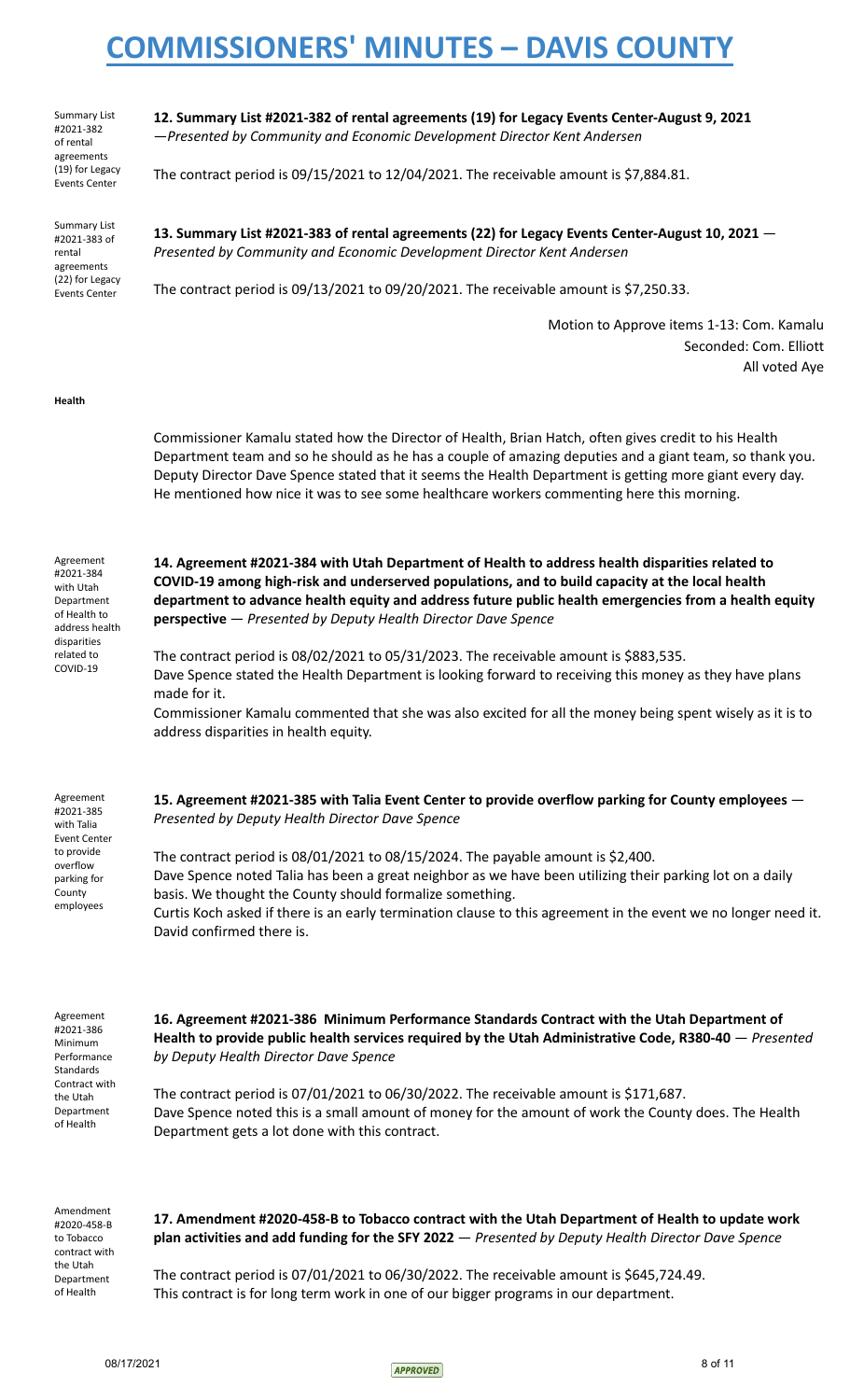Commissioner Kamalu asked Dave to explain more about the Minimum Performance Standards Contract. Dave said it creates minimum requirements for all Health Departments in the State. It was set up when we broke off from one of the bigger health departments down south. It sets the minimum standards we have to follow such as having an Environmental Health Director, a Nursing Director, as well as certain programs.

Appointment of Brandon Hatch to the Davis County Board of Health

### **18. Appointment of Brandon Hatch to the Davis County Board of Health** — *Presented by Commissioner Lorene Kamalu*

Commissioner Kamalu added the Board of Health is an important legislative body. People from various disciplines, including healthcare professionals, are on that board and they are very important to our County. There was a long discussion about how there is not anyone who represents mental health on this board, which is not required per state statute, however, mental health is integral to all of health. Brandon Hatch is the CEO of Davis Behavioral Health. The County is very excited to add his expertise to the board. The contract period is 08/17/2021 to 06/30/2024.

> Motion to Approve Items 14-18: Com. Kamalu Seconded: Com. Elliott All voted Aye

**Sheriff**

Tow Rotation Agreements #2021-387- #2021-392

**19. Tow Rotation Agreements**— *Presented by Chief Deputy Susan Poulsen* Tow Rotation Agreements for the following carriers:

> #2021-387 1st Action Towing & Recovery #2021-388 4th Generation Towing LLC #2021-389 Bridger Towing LLC #2021-390 101 Group inc, DBA 101 Group Towing Service #2021-921 Baur & Baur Towing LLC #2021-392 CA Towing LLC

The contract period is 07/01/2021 to 06/30/2022.

Agreement #2021-393 with Swank Motion Pictures, INC. for permissions to show copyrighted motion pictures (DVD's)

**20. Agreement #2021-393 with Swank Motion Pictures, INC. for permissions to show copyrighted motion pictures (DVD's)** — *Presented by Chief Deputy Susan Poulsen*

The contract period is 11/01/2021 to 10/31/2022. The payable amount is \$1,972.20.

Motion to Approve Items 19-20: Com. Elliott Seconded: Com. Kamalu All voted Aye

**CONSENT ITEMS \_\_\_\_\_\_\_\_\_\_\_\_\_\_\_\_\_\_\_\_\_\_\_\_\_\_\_\_\_\_\_\_\_\_\_\_\_\_\_\_\_\_\_\_\_\_\_\_\_\_\_\_\_\_\_\_\_\_\_\_\_\_\_\_\_\_\_\_\_\_\_\_\_\_\_\_\_\_\_\_\_\_\_\_\_\_\_\_**

Indigent Hardship Abatement **Indigent Hardship Register** There were two applicants for approval.

08/17/2021 9 of 11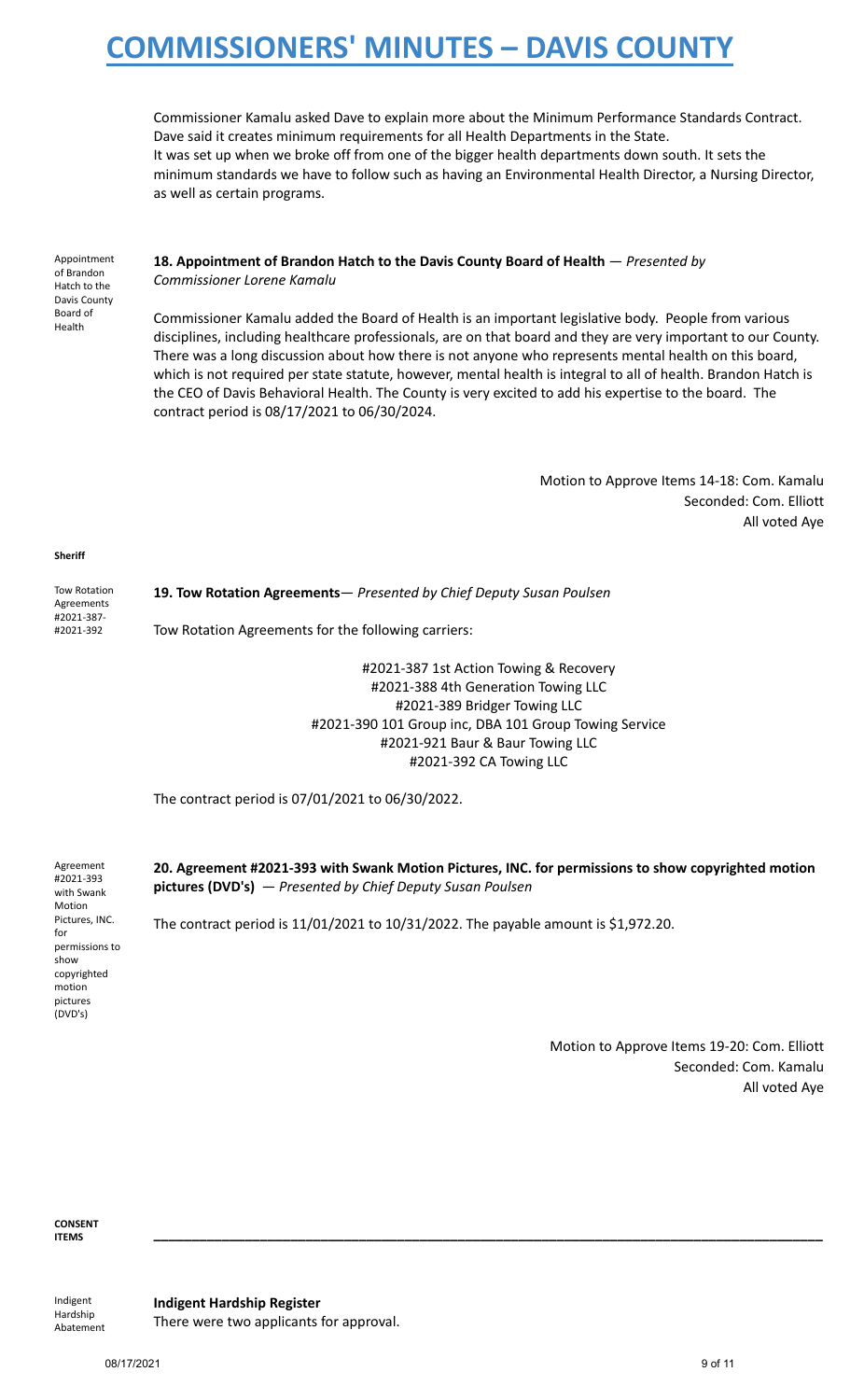Commission Meeting Minute

Register **Commissioner Stevenson noted that the names of the applicants are withheld for privacy.** 

Motion to approve the first applicant and request to hold a hearing for the second applicant: Com. Elliott Seconded: Com. Kamalu All voted Aye

**Meeting Minutes**

Meeting Minutes for July 20, 2021, were presented for approval.

Commissioner Stevenson expressed the Commission's appreciation for Curtis Koch's staff on their excellent job in putting the minutes together in an orderly manner.

> Motion to Approve: Com. Kamalu Seconded: Com. Elliott All voted Aye

Commissioner Kamalu moved to recess to the Board of Equalization. Commissioner Elliott seconded the motion. All voted Aye.

**BOARD OF EQUALIZATION \_\_\_\_\_\_\_\_\_\_\_\_\_\_\_\_\_\_\_\_\_\_\_\_\_\_\_\_\_\_\_\_\_\_\_\_\_\_\_\_\_\_\_\_\_\_\_\_\_\_\_\_\_\_\_\_\_\_\_\_\_\_\_\_\_\_\_\_\_\_\_\_\_\_\_\_\_\_\_\_\_\_\_\_\_\_\_\_**

Property Tax Register

Property Tax Register matters were presented by Curtis Koch, Davis County Clerk/Auditor, as follows:

### **Auditor Adjustments**

• One parcel recommended for approval on the Approved Appeal Report

### **Abatements**

• One abatement with the recommendation to deny

#### **Corrections**

• Four Veteran Tax Exemption Abatements

#### **Accessor Adjustments**

#### **Accessor Initiated Corrections:**

• Two items recommended for correction

Motion to Approve: Com. Kamalu Seconded: Com. Elliott All voted Aye

Commissioner Kamalu moved to reconvene the Commission Meeting. Commissioner Elliott seconded the motion. All voted Aye.

**\_\_\_\_\_\_\_\_\_\_\_\_\_\_\_\_\_\_\_\_\_\_\_\_\_\_\_\_\_\_\_\_\_\_\_\_\_\_\_\_\_\_\_\_\_\_\_\_\_\_\_\_\_\_\_\_\_\_\_\_\_\_\_\_\_\_\_\_\_\_\_\_\_\_\_\_\_\_\_\_\_\_\_\_\_\_\_\_**

**COMMISSION COMMENTS**

Commissioner Stevenson invited comments from the directors.

Commissioner Kamalu commented on how well the city elections went last week. She thanked Curtis Koch and his team. She gave a shout out to everyone working for the health and safety of this community. It is so